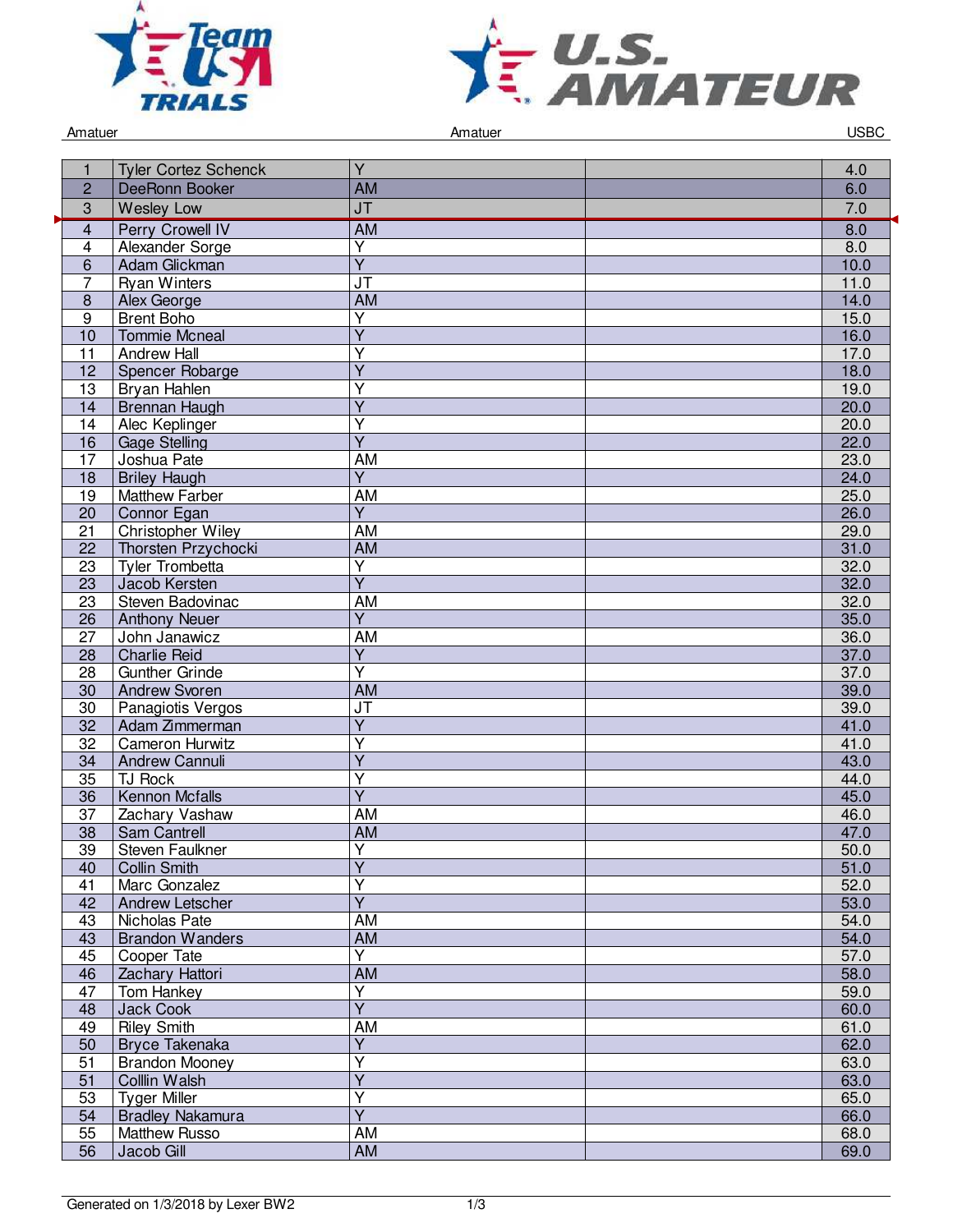



| Amatuer         |                          | Amatuer                 |  | <b>USBC</b> |
|-----------------|--------------------------|-------------------------|--|-------------|
|                 |                          |                         |  |             |
| 57              | Jordan Bryant            | Υ                       |  | 71.0        |
| 58              | <b>Ryan Carlisi</b>      | $\overline{Y}$          |  | 72.0        |
| $\overline{59}$ | <b>Reed Ross</b>         | AM                      |  | 74.0        |
| 60              | Gregory Young Jr.        | <b>AM</b>               |  | 75.0        |
| 60              | <b>Michael Dertz</b>     | <b>AM</b>               |  | 75.0        |
| 62              | Jacob Fukuyama           | <b>AM</b>               |  | 78.0        |
| 63              | Morgan Moore             | $\overline{\mathsf{Y}}$ |  | 79.0        |
| 63              | Nick Archacki            | $\overline{\mathsf{Y}}$ |  | 79.0        |
| 65              | Bryan Manno              | AM                      |  | 81.0        |
| 66              | <b>Michael Martell</b>   | JT                      |  | 82.0        |
| 66              | Joseph Grondin           | Y                       |  | 82.0        |
| 68              | Benjamin Hardin          | $\overline{Y}$          |  | 84.0        |
| 68              | Zachary Singer           | $\overline{\mathsf{Y}}$ |  | 84.0        |
| $\overline{70}$ | Jacob Mullen             | $\overline{\mathsf{Y}}$ |  | 86.0        |
| 71              | Kyle Ortiz               | <b>AM</b>               |  | 87.0        |
|                 |                          |                         |  |             |
| 71              | Joshua Rondino           | Y                       |  | 87.0        |
| 73              | Ryan Liederbach          | AM                      |  | 90.0        |
| 74              | <b>Chase Fernandez</b>   | $\overline{Y}$          |  | 92.0        |
| 75              | Kyle Andrews             | Ý                       |  | 94.0        |
| 76              | Jordan Monnens           | Ÿ                       |  | 95.0        |
| 77              | Kyler McDonald           | AM                      |  | 96.0        |
| 77              | <b>Mason Moore</b>       | Y                       |  | 96.0        |
| 79              | <b>Hunter Machin</b>     | $\overline{\mathsf{Y}}$ |  | 98.0        |
| 80              | Solomon Salama           | $\overline{\mathsf{Y}}$ |  | 99.0        |
| 81              | Sean Wilcox              | $\overline{\mathsf{Y}}$ |  | 100.0       |
| 82              | <b>Michael Kicmal</b>    | AM                      |  | 101.0       |
| 83              | <b>Richard Paul III</b>  | Υ                       |  | 102.0       |
| 84              | <b>Andrew Lazarchick</b> | $\overline{Y}$          |  | 104.0       |
| 84              | <b>Connell Kelleher</b>  | Υ                       |  | 104.0       |
| 86              | Justin Larson            | Ý                       |  | 106.0       |
| 87              | <b>Thomas Peters</b>     | AM                      |  | 107.0       |
| 88              | Daniel Bolan             | $\overline{Y}$          |  | 108.0       |
| 89              | Ronald Davis Jr          | AM                      |  | 109.0       |
| 90              | Nicholas Alford          | <b>AM</b>               |  | 110.0       |
| 91              | <b>Timothy Gruendler</b> | AM                      |  | 111.0       |
| 92              | Logan Williams           | $\overline{\mathsf{Y}}$ |  | 112.0       |
| 93              | Joe Gerencser            | Ÿ                       |  | 113.0       |
| 93              | <b>Charles Vashaw</b>    | <b>AM</b>               |  | 113.0       |
| 95              | Tim Ursillo              | AM                      |  | 115.0       |
| 96              | Nicholas Sommer          | Y                       |  | 116.0       |
| 97              | <b>Christian Miller</b>  | $\overline{\mathsf{Y}}$ |  | 118.0       |
| 98              | Reynante Cabatbat        | <b>AM</b>               |  | 119.0       |
| 99              | Michael Harmon Jr        | Ÿ                       |  | 120.0       |
| 100             | Matthew Diamond          | <b>AM</b>               |  | 121.0       |
| 100             | <b>Cody Stevens</b>      | Y                       |  | 121.0       |
| 102             | Eli Denmead              | $\overline{\mathsf{Y}}$ |  | 123.0       |
| 103             | <b>Blake Earnest</b>     | Ÿ                       |  | 124.0       |
| 104             | Dean Vargo               | $\overline{\mathsf{Y}}$ |  | 125.0       |
| 105             | Tyrell Ingalls           | Ÿ                       |  | 126.0       |
| 106             | Chase Kaufman            | $\overline{\mathsf{Y}}$ |  | 128.0       |
| 107             | <b>Wyatt Smith</b>       | Y                       |  | 129.0       |
| 108             | Ryan Pastorino           | <b>AM</b>               |  | 130.0       |
| 109             | Jordan Chavez            | Y                       |  | 132.0       |
| 110             | Kevin Valmonte           | <b>AM</b>               |  | 133.0       |
| 111             | Jacob Klein              | <b>AM</b>               |  | 134.0       |
| 112             | Alex Acosta              | $\overline{Y}$          |  | 135.0       |